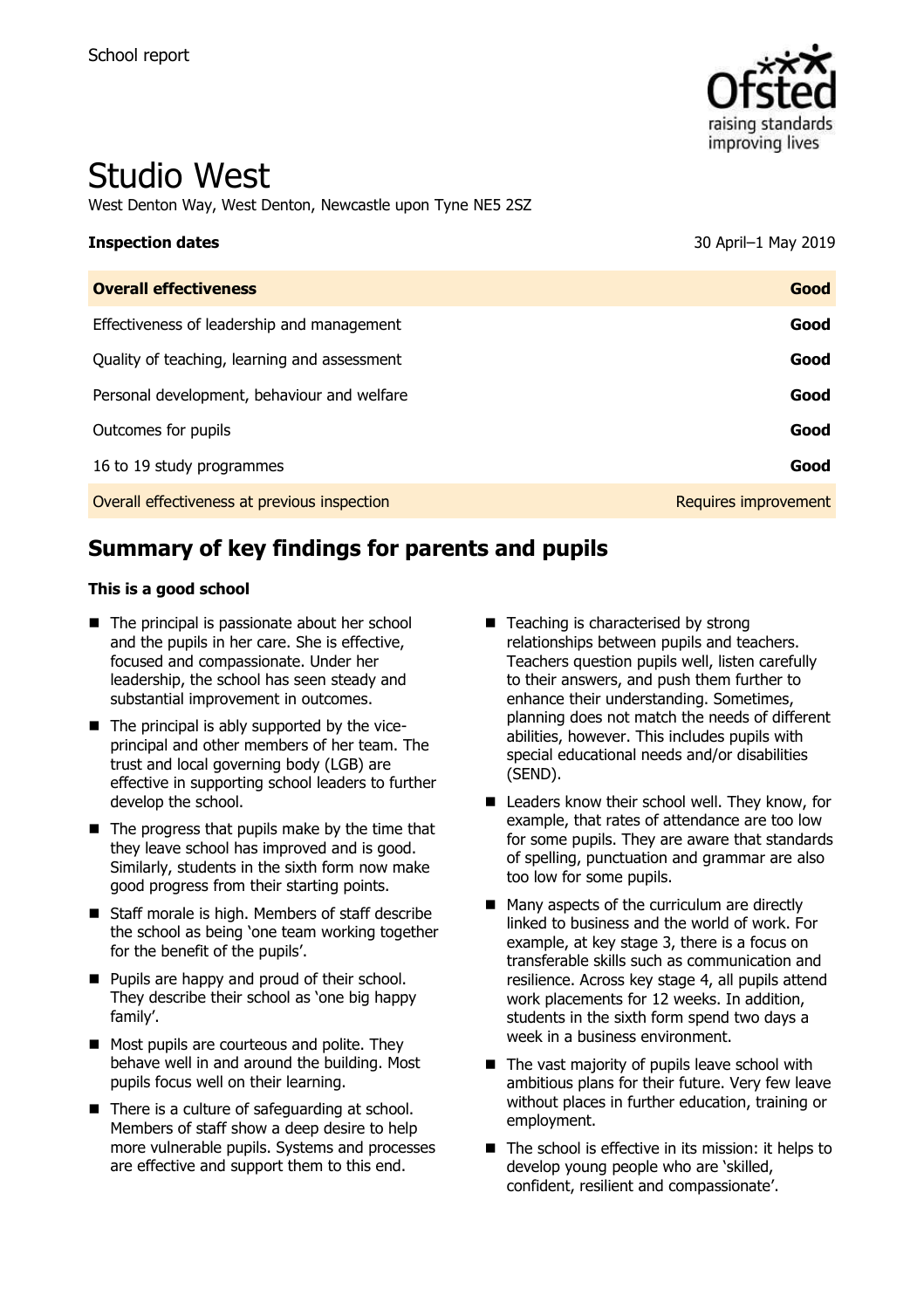

## **Full report**

### **What does the school need to do to improve further?**

- Improve the quality of teaching, learning and assessment, by ensuring that:
	- all teachers have high expectations of the standards of which pupils are capable
	- teachers' planning meets the needs of pupils with different abilities consistently well so that they make even stronger progress, including most-able pupils.
- Improve the effectiveness of leadership and management, by monitoring the impact of strategies used to support pupils with SEND more effectively.
- Improve pupils' personal development behaviour and welfare, by:
	- making sure that pupils apply themselves and work productively in all classrooms
	- reducing the proportion of pupils with SEND that receive fixed-term exclusions
	- further improving rates of attendance.
- Improve the standards that pupils reach in spelling, punctuation and grammar across the curriculum.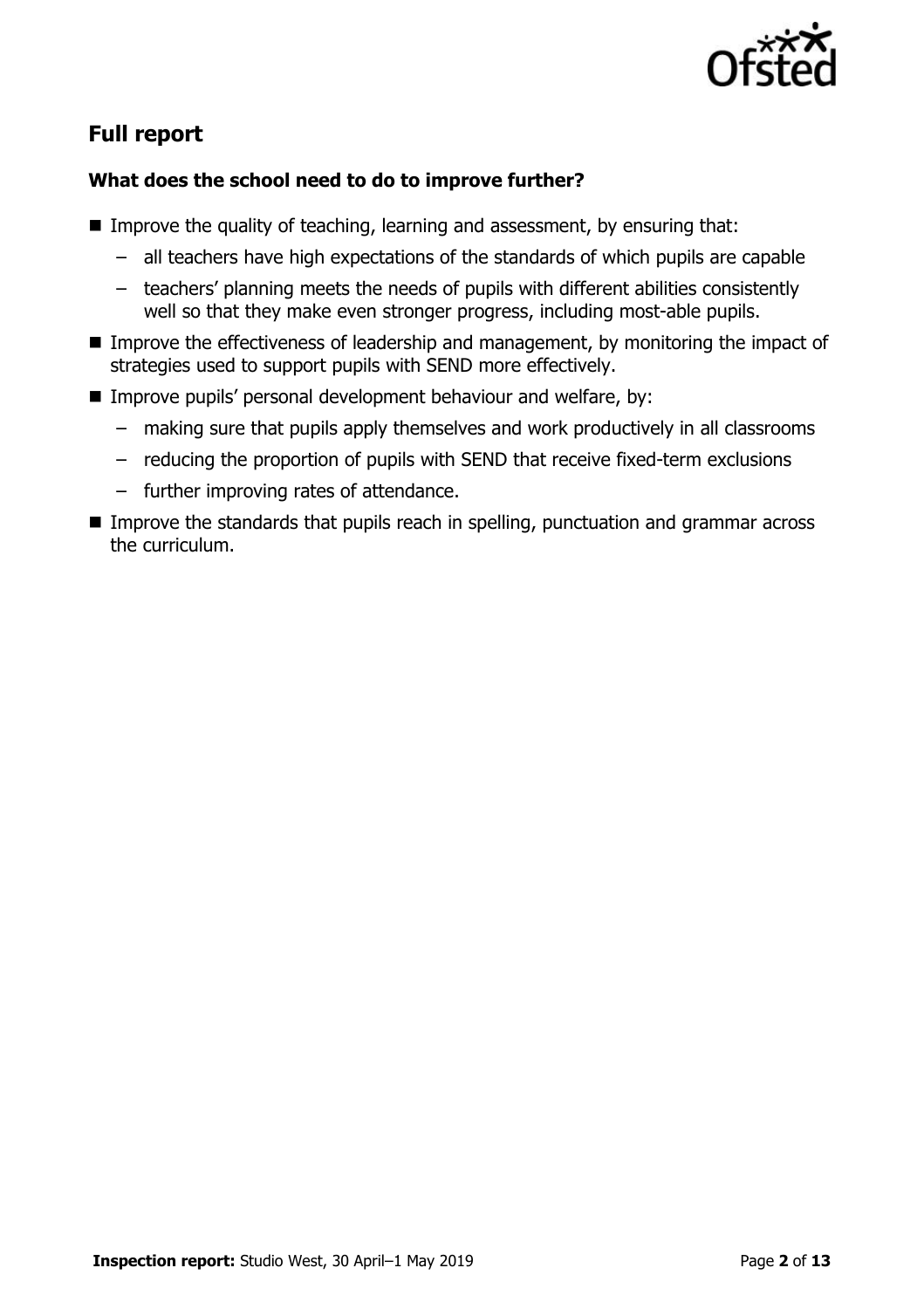

# **Inspection judgements**

#### **Effectiveness of leadership and management Good**

- The principal is effective, focused and compassionate. She is clearly passionate about the school and the pupils in her care. She is ably supported by the vice-principal, who is equally tenacious in wanting to improve the quality of education on offer.
- Leaders and managers have an accurate view of what is working well at school and where improvements are still needed. The principal and her team have a track record of school improvement. The quality of teaching is improving. The progress that pupils make throughout the school has improved both at key stage 4 and for students in the sixth form. The proportion of pupils who are persistently absent has decreased. Pupils now behave well at school. There is still some inconsistency, in that not all teachers have high enough expectations of what pupils can achieve. Nonetheless, leaders have brought positive change to the school.
- Of note is the academy improvement plan. This is a helpful document that brings all aspects of school development together into one document. It is the basis upon which school leaders and members of the governing body ensure that members of staff are held accountable for their roles.
- As this is a studio school, there are many aspects of the curriculum that are directly linked to business and the world of work. For example, at key stage 3, pupils 'connect their learning' with other subjects by completing projects at different points across the year. What is more, there is an explicit focus on transferable skills, such as communication and resilience, in classrooms. Across key stage 4, all pupils attend work placements for 12 weeks. In addition, all pupils complete an applied qualification in business studies.
- This focus on the world of work helps pupils to focus on their studies when at school. Of note is that very few pupils leave school without firm plans for the future, in education, training or employment.
- The school uses additional finance to support disadvantaged pupils effectively. Since an external review of the pupil premium strategy, leaders have improved provision for these pupils. The progress that disadvantaged pupils make, and the standards that they reach, are improving.
- Staff morale is high. Members of staff told inspectors that 'everyone works together' for the good of the pupils and that the 'whole school feels like a team'. Members of staff appreciate the way in which leaders prioritise professional development. They also said that communication is strong across the school.
- School leaders monitor the quality of teaching, learning and assessment effectively. Information from these processes feeds into staff performance management. In addition to the findings of senior leaders, inspectors also noted that the strategies used to support pupils with SEND are not implemented consistently well across subjects.
- The systems used to check the rates of progress that pupils make and the standards that they reach are strong. Leaders are aware, for example, that the standards that pupils reach in spelling, punctuation and grammar in different subject areas are not strong enough. Leaders have also identified that rates of attendance wax and wane too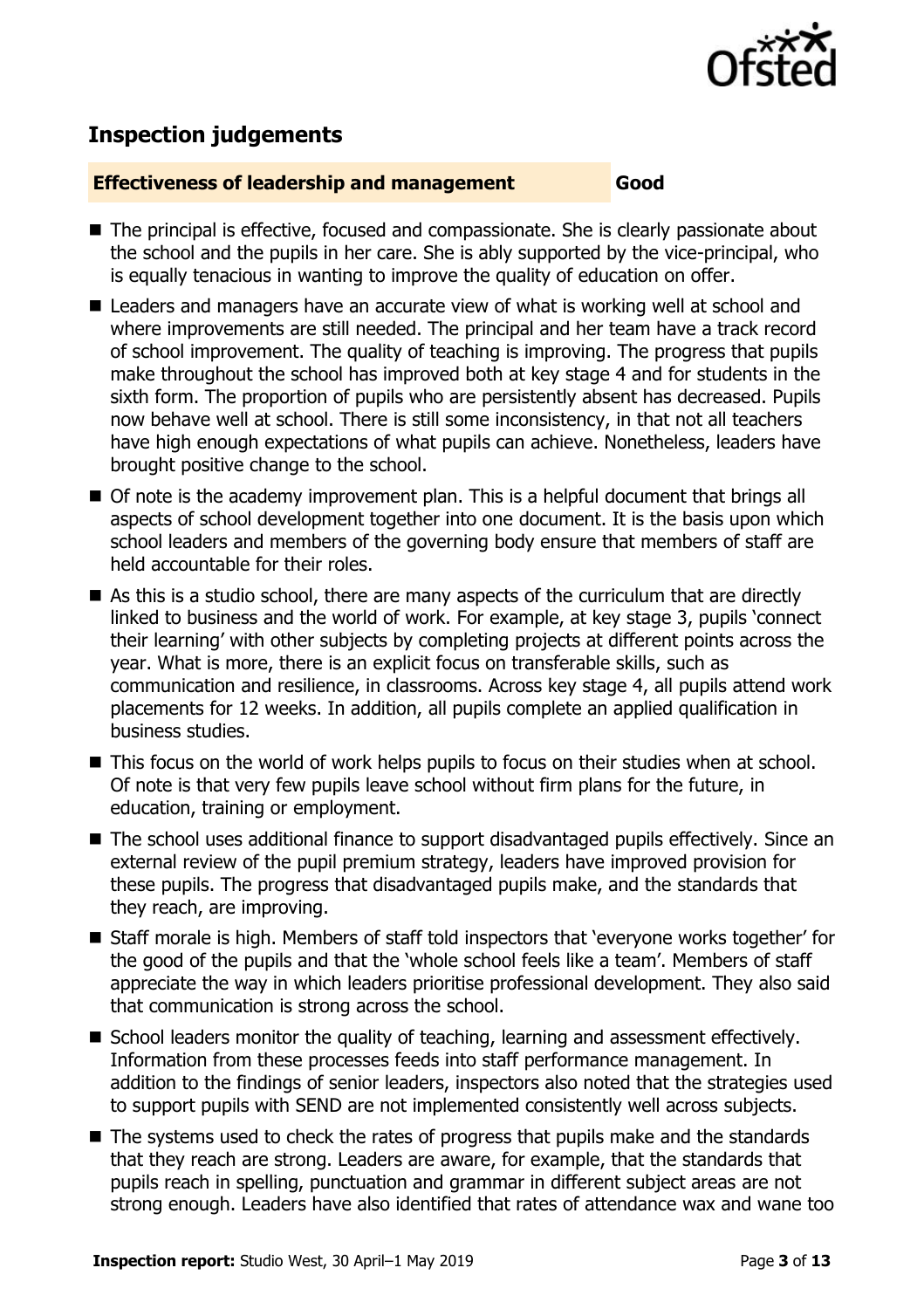

much. The principal and her team are not complacent, and plans are already in place to address these issues.

#### **Governance of the school**

- Governance has improved dramatically since the last inspection. Many trustees and members of the LGB are new. Governors and trustees bring a wide range of helpful and relevant experience to their roles. Current governors and trustees add significant capacity to school leadership.
- Members of the governing body use the academy improvement plan to challenge school leaders and hold them accountable in their efforts to improve the quality of provision. They do so on a regular basis. Governors receive useful and accurate information about the quality of teaching and the rates of progress that pupils are making. The chief executive officer helps to ensure that the information that is given to members of the governing body is accurate. As a result, governors know the strengths and areas for development for the school.
- Minutes from governing body meetings evidence a high level of understanding of the school. Clear challenges to the principal can be seen in order to further improve the quality of education on offer. It is also clear that members of the governing body care about individual pupils and are interested in how effectively the school caters for individual pupils' needs.

### **Safeguarding**

- The arrangements for safeguarding are effective.
- Staff training is up to date and members of staff receive regular safeguarding updates. They understand their responsibilities and deal with any safeguarding concerns in a timely manner. Staff are vigilant about child protection matters. Leaders ensure that pre-recruitment checks on the suitability of staff are thorough.
- What is more, members of staff go above and beyond policies and paperwork to ensure that pupils are safe. There is a deep desire to help the more vulnerable pupils. Regular briefings take place where members of staff are able to discuss emerging issues with individual pupils and share any concerns that they may have. These may be linked to academic progress, behavioural needs or safeguarding concerns. Members of the pastoral team then investigate potential problems and work to support these individuals. The work of the lead pastoral coach is pivotal here.
- Records are kept in good order. When there are safeguarding or child protection issues, leaders work effectively with external agencies to ensure pupils are as safe as possible. School leaders are tenacious in this endeavour.
- At school, there is a culture of helping pupils, whatever their need. For example, leaders became aware that some pupils were not eating breakfast before coming to school. Leaders then sourced additional funding and developed 'books and bagels' as part of the morning timetable. This provision encourages pupils to read books while having breakfast. All pupils benefit from this: both those who arrive not having eaten in the morning, as well as those that need further practice with their reading.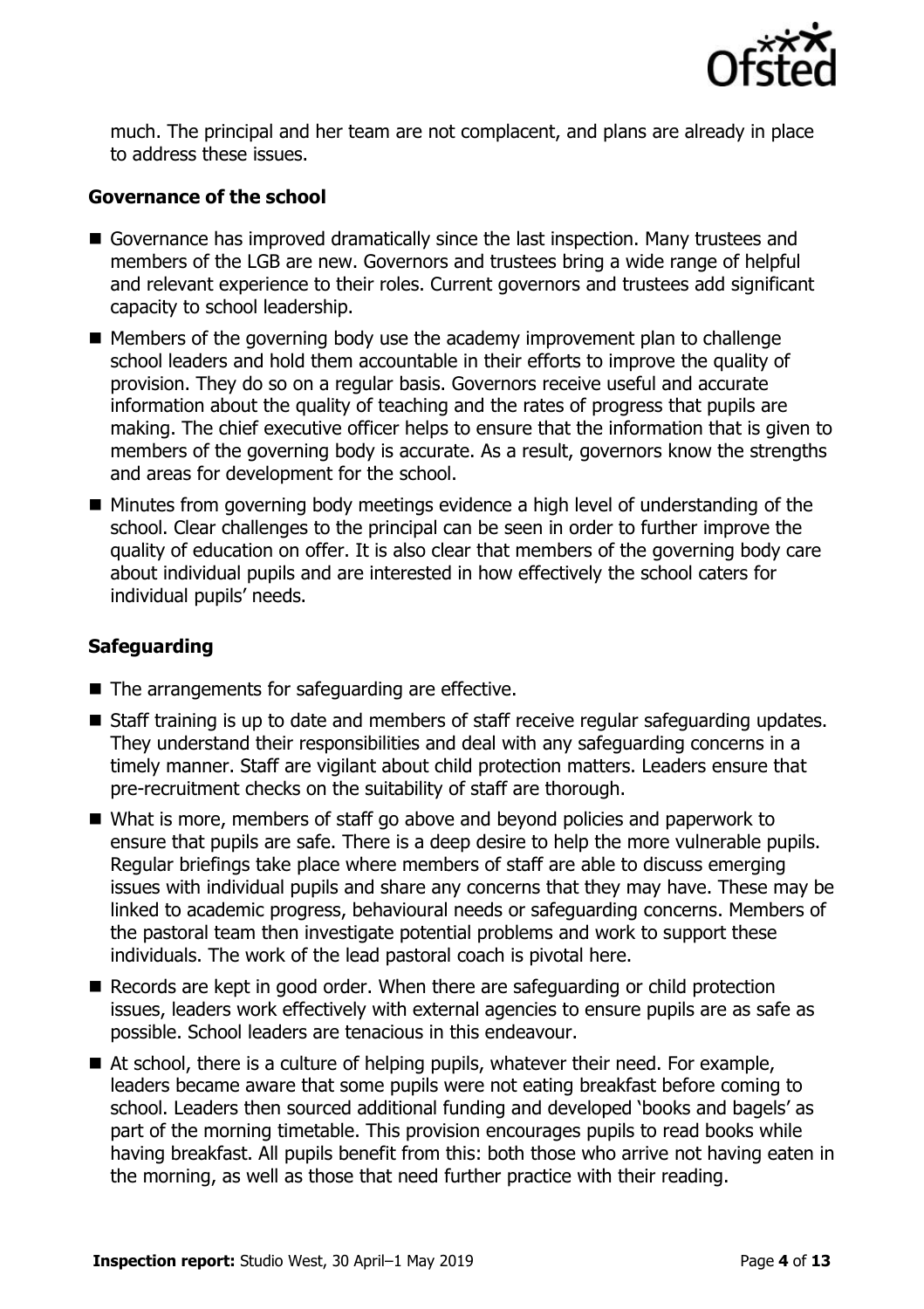

### **Quality of teaching, learning and assessment Good**

- Most teachers ensure that pupils know exactly what is expected of them, both by way of level of focus in lessons and academic expectations. Predominantly, pupils are calm and their attitudes to learning are positive. Teachers listen intently to what pupils say and question them further to help deepen their understanding. Here, teachers have a good understanding of their subject and use this to enthuse pupils.
- A focus on business and interpersonal skills is pivotal to what the school does. The development of communication and enterprise skills, and the skill of applying additional knowledge, are embedded within lessons. This particularly helps pupils when they start work placements or leave school to enter employment or further education.
- Project-based learning and themes through the key stage 3 curriculum are generally effective in helping pupils to make links between subjects and build on prior knowledge. Here, they connect learning to other subjects or real-life situations, in line with the vision of the school.
- Learning happens across the year for pupils in key stage 4. For example, pupils attend school for an additional three weeks in any given year. School leaders have been able to use this additional time to give all pupils in key stage 4 access to a rich programme of 12 weeks' professional placements and work experience. All pupils also access the Duke of Edinburgh's Award scheme.
- Where pupils have gaps in their knowledge, learning coaches offer programmes of additional support. Reading catch-up programmes, together with coaching designed to help individual pupils to focus in lessons, are having a positive impact on the progress that pupils make. The vision of the school to be 'word rich' and to help pupils to widen their vocabulary is increasingly effective.
- Most teachers are attuned to the needs of disadvantaged pupils and shape learning to meet their needs. On occasion, however, teachers do not push the most able pupils forward in their learning effectively. In addition, the planned strategies to help meet the needs of pupils with SEND are not always applied consistently well in different classrooms. A few teachers do not have high enough expectations of the standards that different groups of pupils can reach.
- The assessment system is understood by pupils. Their individual targets are 'alive' and these help them to understand their next steps. Pupils move from 'beginning, developing, approaching', to 'securing' and then 'mastering' skills and knowledge. This system is used consistently at school. Pupils can then extend their learning at home or during 'directed improvement and reflection time (DIRT)' sessions at the end of the day.
- As a result of the curriculum, the quality of its delivery and the support offered to teachers to further improve their practice, teaching, learning and assessment are good and continue to improve.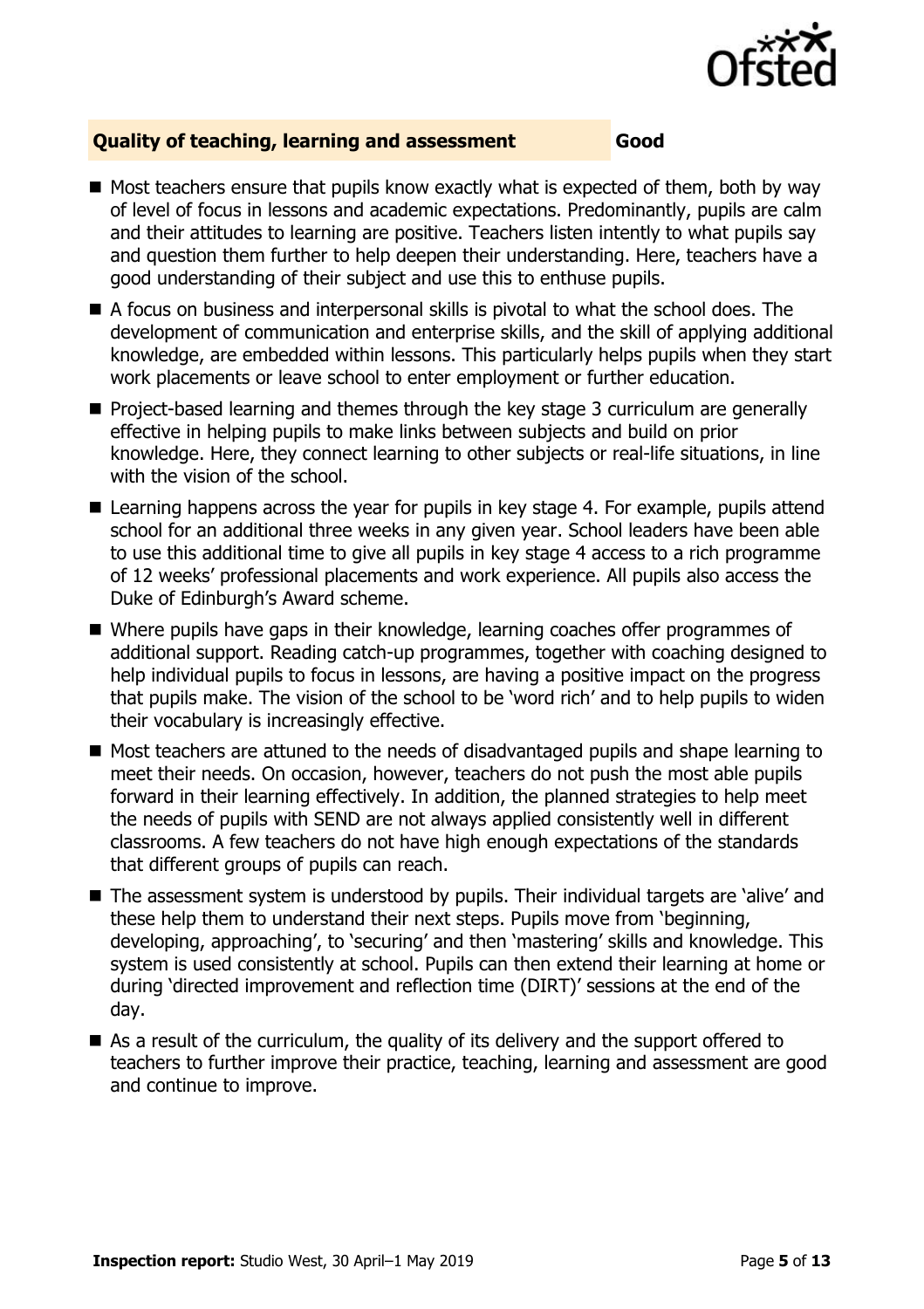

#### **Personal development, behaviour and welfare Good**

#### **Personal development and welfare**

- The school's work to promote pupils' personal development and welfare is good.
- Pupils say that they feel valued and that adults at school listen to them. They say that they feel safe at school. Many pupils likened the school to 'one big family'. They told inspectors that nearly everyone is kind and that bullying is rare. They understand that bullying can take different forms, including in the form of cyber bullying. Pupils trust that adults could help to support them should any issues occur.
- In general, pupils have positive attitudes to learning. They concentrate in lessons. The focus on employability and work-based skills ensures that they understand the importance of learning. Occasionally, typically with newer members of staff, some pupils 'push their luck' and challenge boundaries. Here, they do not apply themselves in lessons as much as they do with other teachers.
- Pupils are taught about, and understand, the need to keep themselves healthy, both physically and emotionally. Physical education has a high priority at school. Many pupils study food technology and learn the importance of eating healthily.
- Pupils engage in a variety of topics through the personal, social and health education programme. Leaders shape the content covered to reflect local and regional issues. Knife crime has been covered recently, for example. Pupils were positive about the assembly programme. Inspectors agree that the assembly programme is well considered. Currently, pupils hear about famous people who have changed the course of history. Assembly themes are linked to tolerance, democracy and inclusion, and other values at the heart of British society.
- Pupils have access to a variety of leadership opportunities, and student leaders have an impact on the curriculum. For example, pupils have helped shape the assembly programme so that it includes a focus on animal welfare and on reducing the use of plastic straws for environmental reasons.

#### **Behaviour**

- The behaviour of pupils is good.
- Behaviour around school is mostly calm and orderly. Pupils are polite, courteous and respectful of each other. Relationships between staff and pupils are positive. Pupils value what school has done for them; they are rightly proud of their school.
- Pupils understand the systems that are in place to ensure that behaviour in classrooms is positive. They understand the reward system and they also understand what will happen if they do not adhere to school rules. Leaders give due thought and attention to strategies that are used to manage the behaviour of pupils. They are reflective, and tweak systems in response to particular issues or potential flashpoints. School leaders analyse trends well and use this information to further improve systems to support pupils.
- As a result of these strategies, the proportion of pupils who have received fixed-term exclusions is below the national average and is decreasing further. School leaders know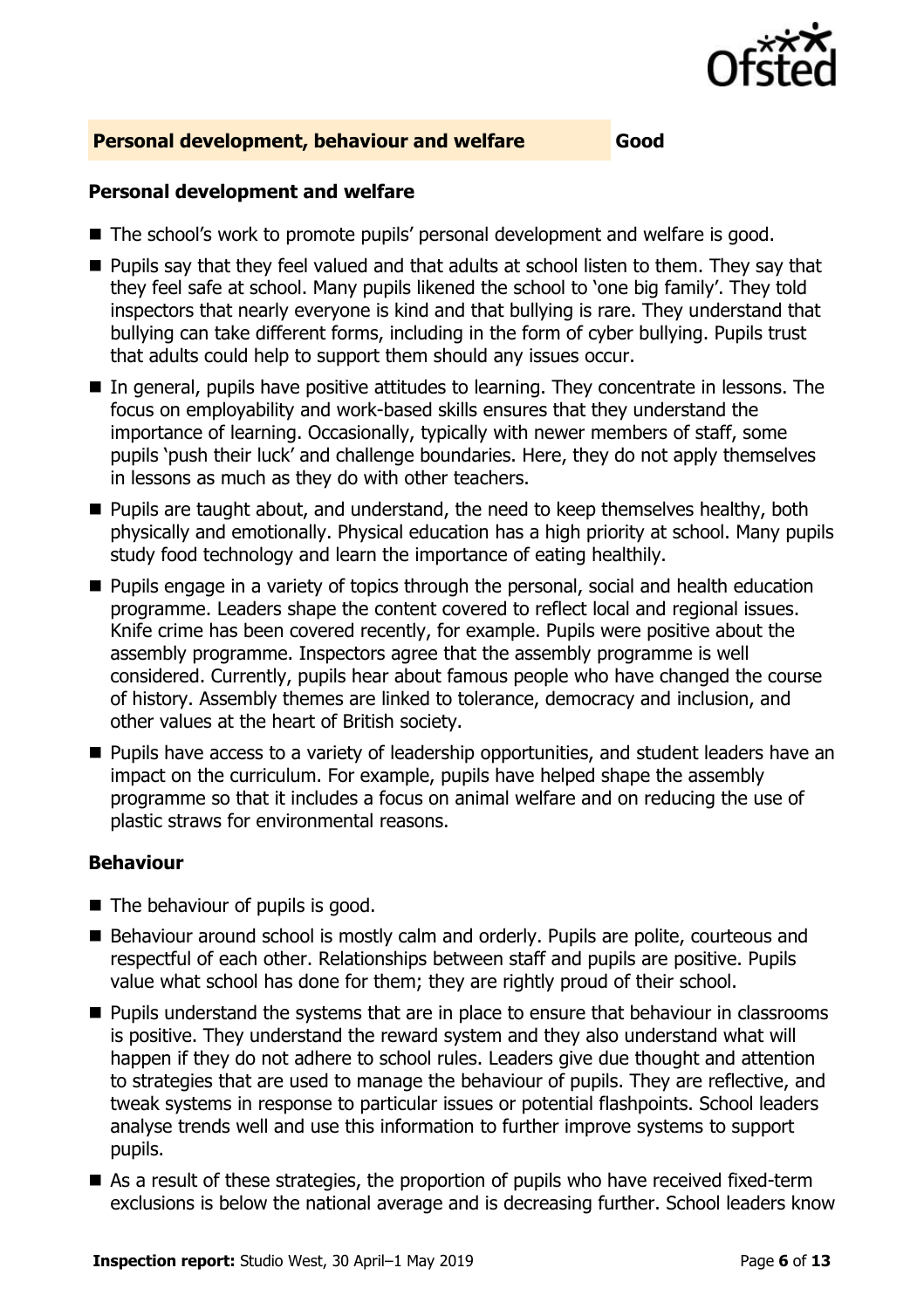

that the proportion of pupils with SEND who receive fixed-term exclusions is too high. In addition, school records show that pupils with SEND are more likely to 'be on report'.

■ The attendance team is having a positive impact on pupils' rates of attendance. For example, the number of pupils who are persistently absent has decreased considerably and is now below the national average. Members of staff work well with families and with individual pupils who struggle to attend school. There are many examples of how this work is having a positive impact on how often these pupils come to school. However, overall rates of attendance wax and wane too much.

#### **Outcomes for pupils Good**

- $\blacksquare$  The progress that pupils make by the time they reach the end of Year 11 has been improving over time. The progress that pupils made by the time they left Year 11 in 2018 was strong. Disadvantaged pupils and those who arrived at school with standards of attainment below the national average made strong progress.
- The profile of achievement for pupils leaving Year 11 has fluctuated over time, partly due to the high proportion of pupils starting school at times other than the beginning of the academic year. Currently, most pupils are making strong progress from their starting points. The proportion of pupils currently in Year 11 that started school at times other than the beginning of key stage 4 is very high.
- School leaders are aware of individual subject areas where pupils have historically made weaker progress. Their actions have improved the progress that pupils make, specifically in science, geography and computer science.
- At key stage 3, pupils make good progress across the curriculum. Pupils engage well in their learning. Teachers are increasingly effective at making links with other subjects to help to motivate pupils. Pupils' learning often culminates in a project where these links are made explicit. However, the standards that pupils reach in spelling, punctuation and grammar are not consistently strong.
- Most of the disadvantaged pupils make good progress. School leaders are increasingly effective at providing pastoral and academic support that removes any barriers that pupils have to learning. Additional support programmes, including support to develop fluency in reading, are effective. Pupils who arrive at school with standards of attainment below the national average also benefit from some of these additional support programmes.
- Every pupil takes an art subject as part of their core programme at key stage 4. This can include photography, graphics or art and design. The progress that pupils make in art is particularly strong.
- Pupils with SEND and the most able pupils at school make progress from their starting points. On occasion, the support these pupils receive in classrooms is not targeted well enough to ensure that they make the progress of which they are capable.
- School leaders explicitly focus on the development of wider skills in addition to academic progress. Pupils' development of employability and communication skills, and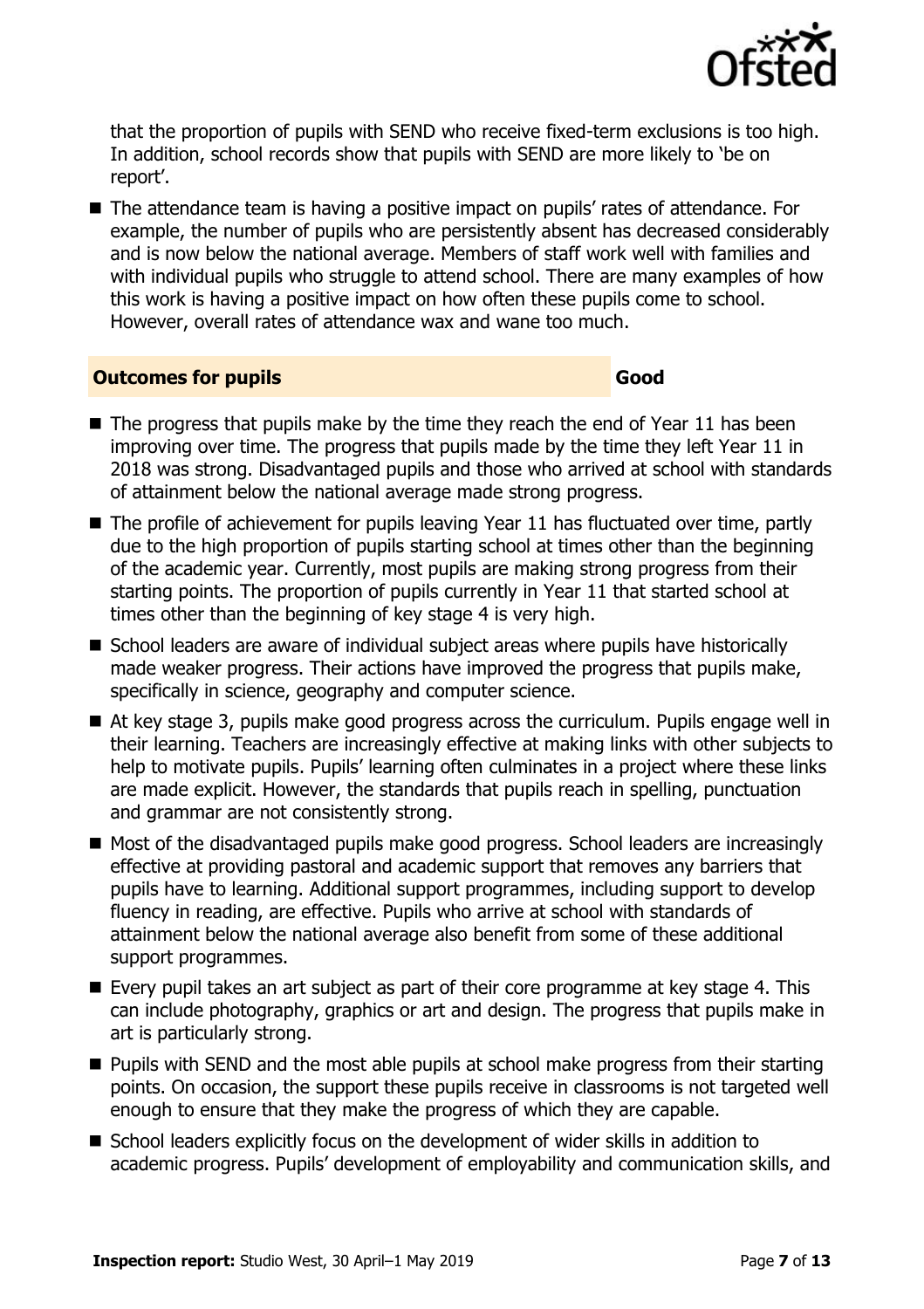

their level of resilience, are encouraged and tracked. This forms part of the information that is shared with parents and carers on a regular basis.

- Leaders provide a variety of opportunities for pupils to develop their reading skills. The school's vision of becoming 'word rich' is increasingly effective. Teachers focus regularly on the development of a wider vocabulary within their subject. Additional computer-based programmes are used effectively to boost the skills of weaker readers. As a result, many pupils make good gains in their reading ages.
- As a result of the focus on employability skills, together with an understanding of the world of work, the proportion of pupils who leave school without employment or places on further education courses is low. Pupils leave school with firm and ambitious plans for the future.

#### **16 to 19 study programmes Good**

- $\blacksquare$  The progress that students make in the sixth form is improving over time. In 2018, students left Year 13 having made good progress from their individual starting points. This includes the progress that students made both on A-level programmes and those on applied vocational programmes. Students who join the sixth form without having a grade 4 ('standard pass') or grade 5 ('strong pass') in GCSE English and mathematics improve their confidence in these subjects, and as a result, many improve their standards of attainment.
- Leaders have carefully planned courses to ensure that these meet the requirements of the post-16 study programme. Students benefit from a suitably broad range of academic and vocational pathways that match their diverse career aims.
- Teachers plan courses effectively and use information in relation to students' starting points well to adapt learning and to challenge them appropriately. Teachers make good use of their strong subject knowledge and experience to make learning interesting. They encourage students to become self-motivated and independent.
- Students receive good support from pastoral coaches. If they have any concerns, students feel that they know where to turn for support. Personal, social and health themes are covered in the programme of study at a level that is age appropriate. Rates of attendance are high for the majority of students. Students are consistently punctual to lessons.
- Leaders are aware of the slight inconsistencies between subjects and are working hard to ensure that all courses are equally strong. Even so, not all teachers yet have equally high expectations of what students can achieve.
- The standard of students' work is particularly high in art and design, English literature and product design. Students' workbooks show high teacher expectations and very strong progress in these subjects. The standards that students reach in some applied qualifications, including computing and business, are improving.
- Of particular note is the focus that leaders place on developing work and employability skills. Students develop a wide range of personal and social skills that enable them to overcome barriers to learning and to become more independent. All students benefit from very well-organised work experience. Business partners actively work with the school in developing students' employability and work-related skills. All students spend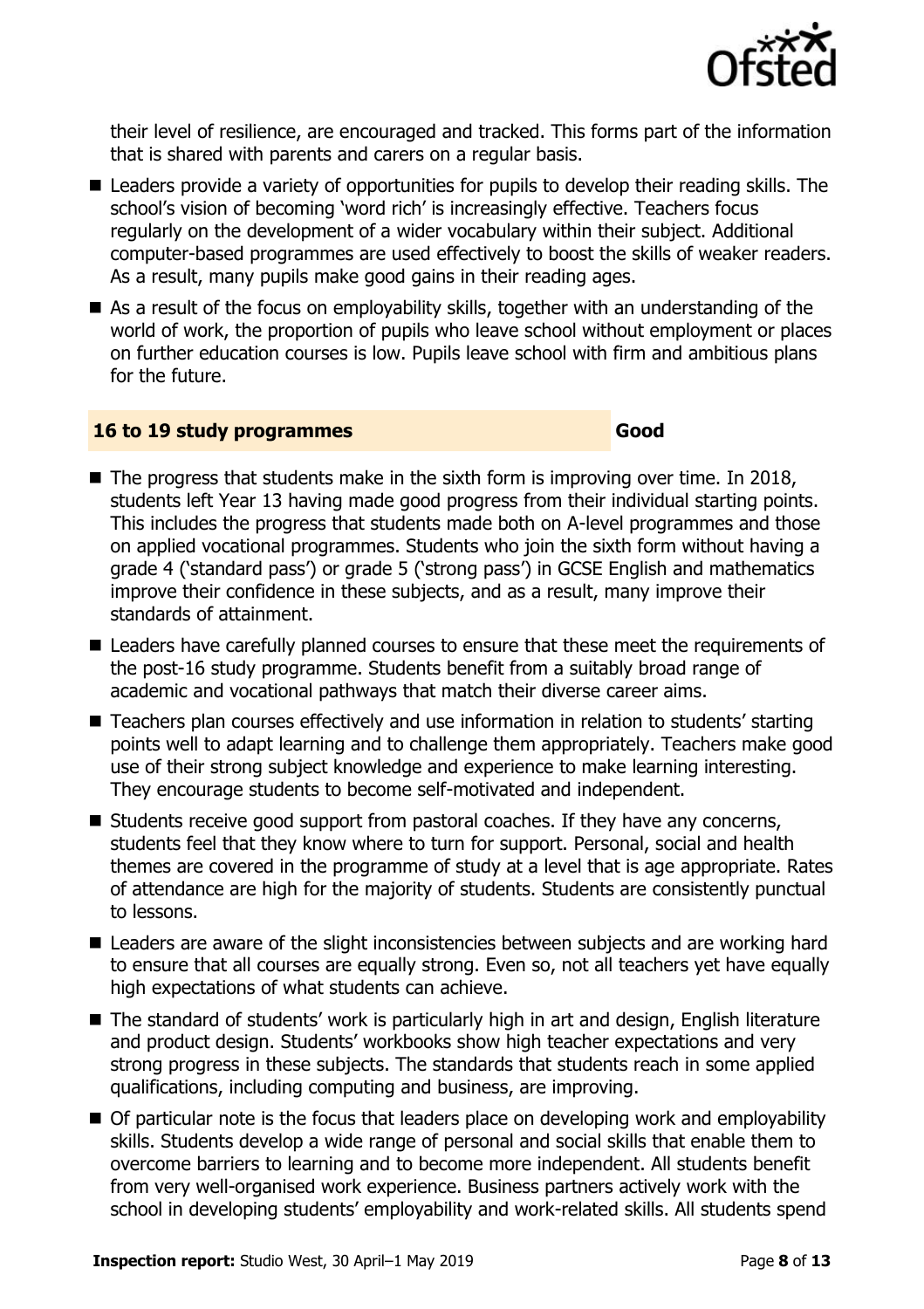

two days a week engaged with local business. As a result, students quickly develop the skills, knowledge and behaviours that are valued by many employers. This prepares them well for progression into employment and/or further learning.

- By way of example, Year 13 art and design students on placement with a local marketing company needed to think deeply and develop their creative flair. They needed to contribute to a brand awareness campaign proposal designed for a prospective business client, which was a live requirement of this company.
- Students receive high-quality impartial advice and quidance. Careers advice includes guest speakers and visits to employers, job fairs and higher education institutions. Students have a well-developed understanding of where they are aiming for in relation to their career goals, and they feel well supported in their learning and while on work placement.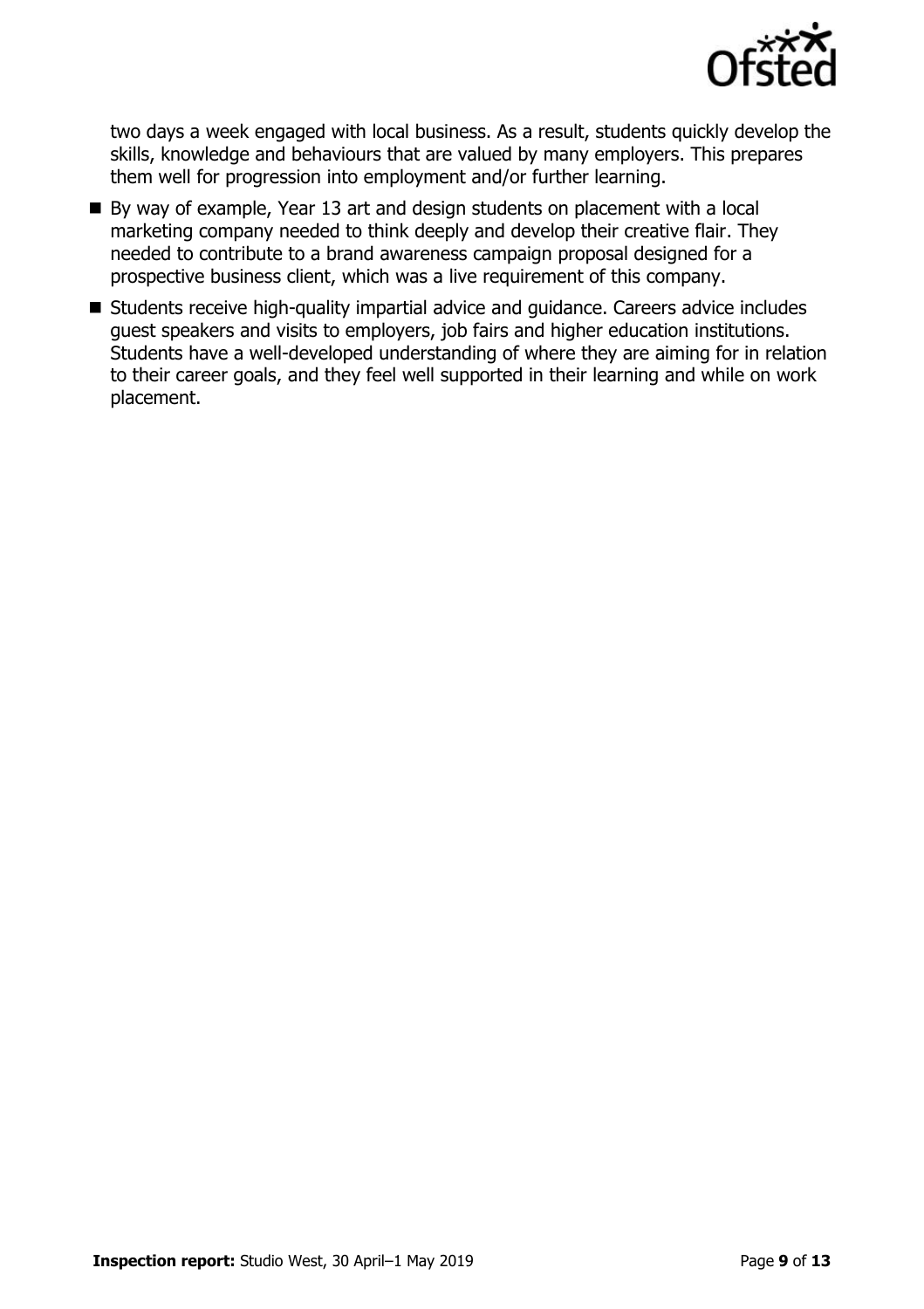

# **School details**

| Unique reference number | 140965              |
|-------------------------|---------------------|
| Local authority         | Newcastle upon Tyne |
| Inspection number       | 10087575            |

This inspection of the school was carried out under section 5 of the Education Act 2005.

| Type of school                                           | Other secondary                   |
|----------------------------------------------------------|-----------------------------------|
| School category                                          | Academy studio school             |
| Age range of pupils                                      | 11 to 19                          |
| Gender of pupils                                         | Mixed                             |
| Gender of pupils in 16 to 19 study<br>programmes         | Mixed                             |
| Number of pupils on the school roll                      | 283                               |
| Of which, number on roll in 16 to 19 study<br>programmes | 51                                |
| Appropriate authority                                    | Board of trustees                 |
| Chair                                                    | David Smith                       |
| Principal                                                | Val Wigham                        |
| Telephone number                                         | 0191 4813710                      |
| <b>Website</b>                                           | www.studiowestnewcastle.com       |
| <b>Email address</b>                                     | admin@studiowest.newcastle.sch.uk |
| Date of previous inspection                              | 24-25 January 2017                |

### **Information about this school**

- Studio West is a studio school. It opened in September 2014. Much of the learning at the school is based on active collaboration between the school and over 220 business partners, who provide contexts in which pupils can develop and apply a range of skills, including teamwork, critical thinking and wider life skills.
- The school is undergoing some change. Currently, the school teaches pupils in Years 7, 8 and 11. There is also a sixth form teaching students in Years 12 and 13. In September 2019, the school will be open to pupils in Years 7, 8 and 9, and students in Year 13. From that point, the school will admit cohorts of pupils at the beginning of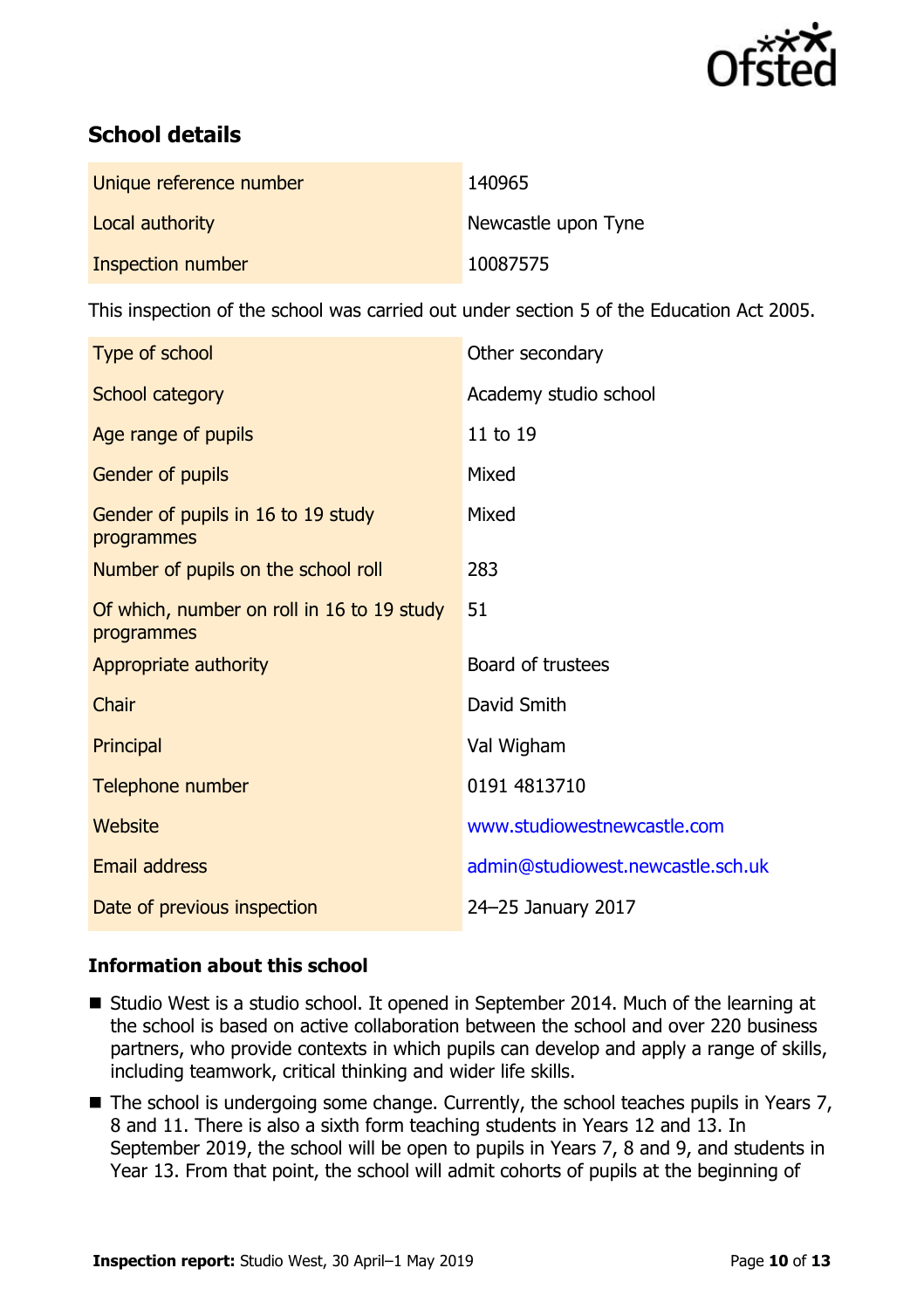

Year 7 only. The sixth form will return to full operation once the current Year 8 pupils reach Year 12.

- The school is part of Kenton Schools Academy Trust. According to its scheme of delegation, the board of trustees has responsibility for the strategic direction of the trust, finance and staffing. The school's LGB has responsibility for Studio West's educational effectiveness and the curriculum on offer.
- The proportion of disadvantaged pupils is well above the national average.
- The proportion of pupils with SEND is well above the national average.
- The proportion of pupils who join the school during key stage 4 other than at the usual time is currently well above the national average.
- The school works with outside providers as part of the curriculum on offer for pupils with specific needs. At the time of the inspection, these were: Newcastle Bridges School and OWN IT. This is in addition to the collaboration with business partners that is pivotal to the curriculum on offer to all pupils.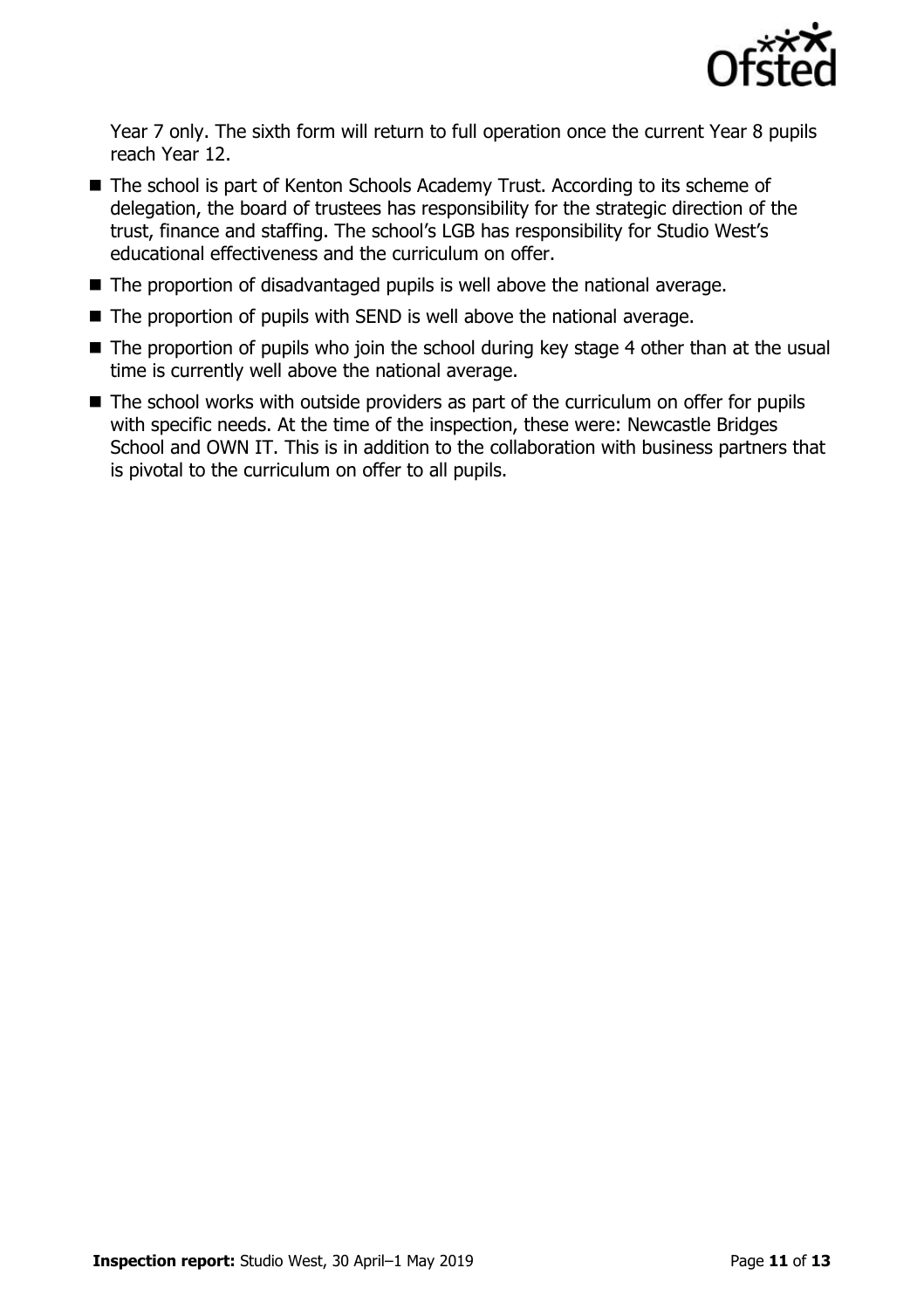

# **Information about this inspection**

- Inspectors observed key stage 3 and key stage 4 pupils learning in classrooms. Inspectors observed learning jointly with the principal and discussed what was seen. Students in the sixth form were on professional placements at the time of the inspection. An inspector visited some of these placements and spoke to students as part of the inspection. Inspectors looked specifically at the work that sixth-form students were producing in a wide range of subjects.
- Inspectors observed pupils when moving around the school between lessons and at social times. They talked to pupils in lessons about their experience at school and they looked at work in pupils' books. Inspectors talked to two specific groups of pupils to hear their views about the school and about the behaviour of other pupils. A separate group of sixth-form students were also spoken to at school.
- Inspectors held meetings with the chief executive officer, members of the trust and members of the LGB. Inspectors also spoke with senior and middle leaders, including those responsible for standards of behaviour and safeguarding. An inspector spoke with those responsible for the progress and support of pupils with SEND. Inspectors held meetings with those responsible for the progress of disadvantaged pupils and those responsible for providing careers information, advice and guidance. Meetings were held with those responsible for the sixth form.
- Inspectors took account of the 22 responses to Ofsted's staff questionnaire. There were 33 responses over the past 365 days to Parent View, Ofsted's online parent questionnaire; these were taken into account. There were no responses to Ofsted's pupil questionnaire.
- Inspectors observed the school's work and scrutinised a range of documentation including: the school's view of its own performance; monitoring records; information about pupils' progress; improvement planning; and records of behaviour and attendance. They also considered the evidence provided by the school about the quality of provision in the sixth form. Inspectors looked closely at records relating to safeguarding and child protection, and at policies, including those published on the school's website.

#### **Inspection team**

| Michael Wardle, lead inspector | Her Majesty's Inspector |
|--------------------------------|-------------------------|
| <b>Victor Reid</b>             | Her Majesty's Inspector |
| <b>Geoffrey Lumsdon</b>        | Ofsted Inspector        |